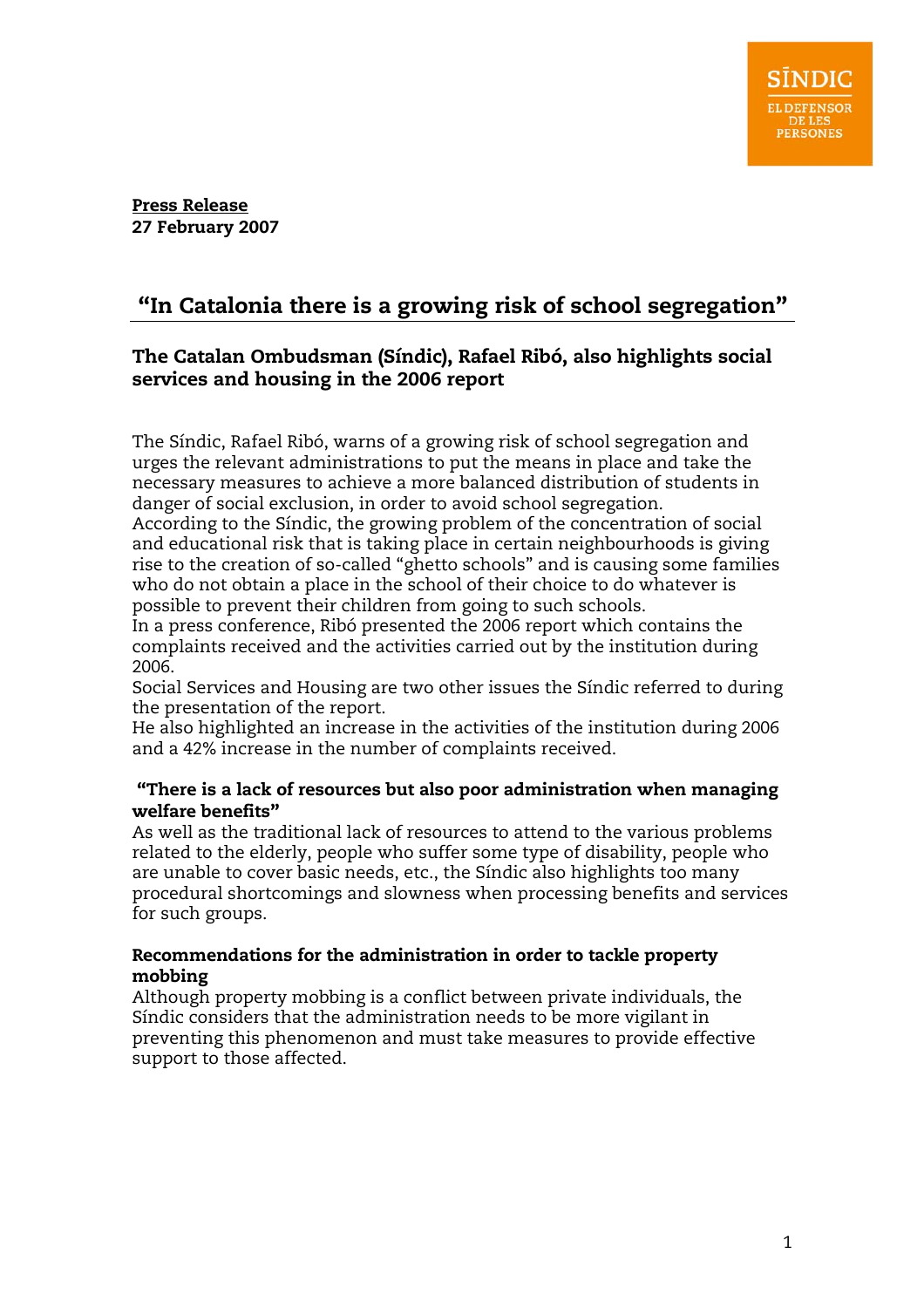### Increase in the activities of the Síndic p. 431

The number of complaints received by the Síndic de Greuges during 2006 increased by 42% compared to the previous year, rising from 3,617 in 2005 to 5,150 in 2006.

In 2006, the Síndic initiated a total of 19,733 actions (5,150 complaints, 68 exofficio actions and 14,515 queries), representing an 83% increase on the overall figure for 2005.

Of the 5,150 complaints, 2,998 were made on an individual basis and 2,152 collectively. Therefore, the final number of people who made a complaint to the Síndic was 14,666.

If we add this figure to the total number of queries attended to, considering queries to be of an individual nature, it could be said that the Síndic directly attended to a total of 29,181 people during 2006.

With regard to the huge increase in the number of queries received by the institution, the Síndic believes this demonstrates the administration's lack of information services and the fact that many people are unaware of their existence. This lack of information also results in many people contacting to the Síndic for issues it has no responsibility for.

|                              | 2004  | 2005   | 2006   |       |  |
|------------------------------|-------|--------|--------|-------|--|
| Complaints                   | 2,901 | 3,617  | 5,150  | 16000 |  |
| <b>Ex-Officio</b><br>actions | 52    | 81     | 68     | 14000 |  |
| Queries                      | 3,640 | 7,095  | 14,515 | 12000 |  |
| <b>Total</b>                 | 6,593 | 10,793 | 19,733 | 10000 |  |
|                              |       |        |        | 8000  |  |
|                              |       |        |        | 6000  |  |
|                              |       |        |        | 4000  |  |
|                              |       |        |        | 2000  |  |
|                              |       |        |        | 0     |  |

#### Evolution of activities of the Síndic during the period 2004-06

2004 2005 2006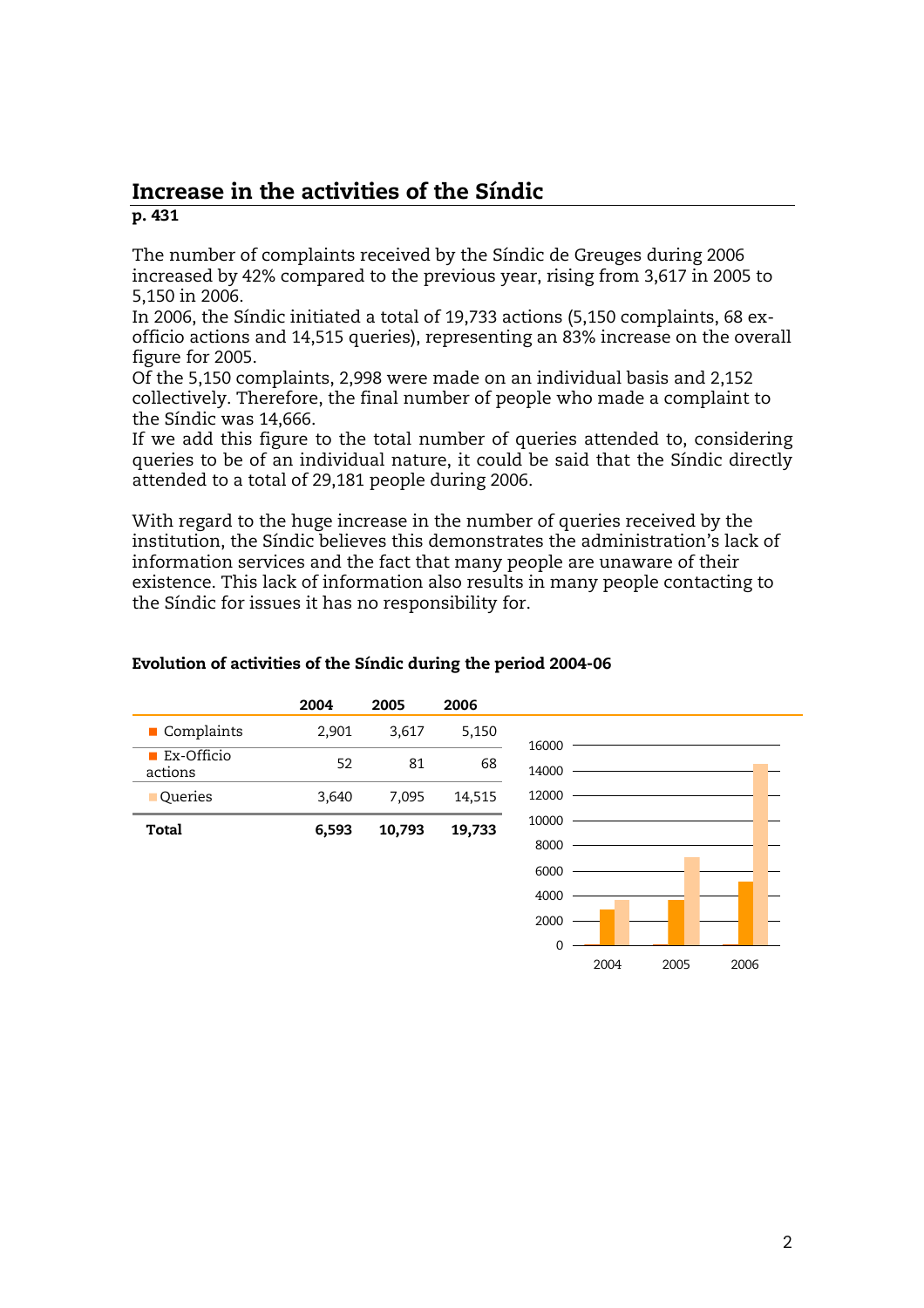### The administrations accept the recommendations of the Síndic in the majority of cases

With regard to the degree of acceptance of the Síndic's ex-officio actions, in 90% of cases the administrations accepted totally (76%) or partially (14%) the recommendations or suggestions of the institution. The remaining 9% were rejected.

These percentages refer to the complaints received by the end of 2006, in which the Síndic made a suggestion or recommendation to the administrations.

#### Complaints and ex-officio actions during 2006

| Total                                                               | 100,00% |                                                          |                  |
|---------------------------------------------------------------------|---------|----------------------------------------------------------|------------------|
| • Abandonment of complaint by complainant                           | 6,4%    |                                                          |                  |
| • Sent to other ombudsmen                                           | 8,2%    |                                                          |                  |
| • Administration uncooperative                                      | 0,5%    |                                                          |                  |
| $\blacksquare$ Final recommendations                                |         | 18,7% Totally accepted<br>Partially accepted<br>Rejected | 76%<br>14%<br>9% |
| • Correct action, once a report had been requested by<br>the Síndic | 15,8%   |                                                          |                  |
| • Correct action by the administration                              | 33,6%   |                                                          |                  |
| • Complaints not accepted                                           | 16,8%   |                                                          |                  |

### Poor administration, a recurring complaint

The issue on which the largest number of complaints was received was the public administration and rights (administrative procedure, public function, property liability, etc).

According to Ribó too many complaints are still received on the lack of response by the administration, a failure to implement certain administrative procedures, unjustified delays in performing certain procedures or incorrect procedures, such as notifications.

Town planning and housing, with 12.83% of the total number of complaints, and public safety and justice with 10.8% are the other two issues on which more complaints were received during 2006.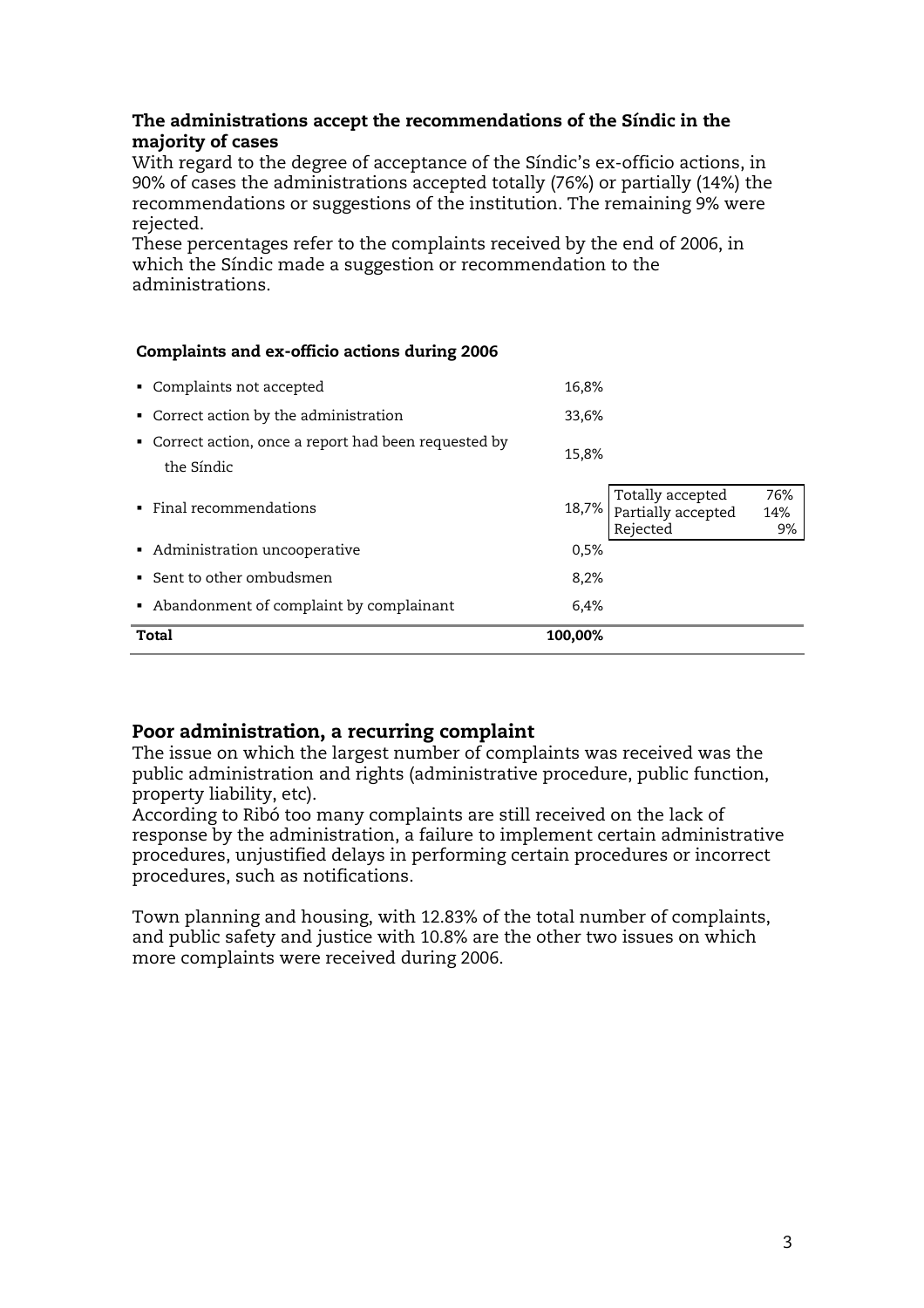### Complaints by issue

| Department                      | Complaint 100,00% |         |
|---------------------------------|-------------------|---------|
| Public Administration           | 1,150             | 22,33%  |
| Town Planning and Housing       | 661               | 12,83%  |
| Public Safety and Justice       | 559               | 10,85%  |
| Environment and Quality of Life | 516               | 10,02%  |
| <b>Consumer Affairs</b>         | 495               | 9,61%   |
| Health                          | 312               | 6,06%   |
| Social Services                 | 292               | 5,67%   |
| Education                       | 290               | 5,63%   |
| Tax                             | 246               | 4,78%   |
| Childhood and Adolescence       | 179               | 3,48%   |
| Work and Pensions               | 171               | 3,32%   |
| Immigration                     | 154               | 2,99%   |
| Culture, Language and           |                   |         |
| Universities                    | 125               | 2,43%   |
| Total                           | 5,150             | 100,00% |

### Commitment towards quality

The Síndic has made a firm commitment to continue to improve the quality of its services. Along these lines, it will establish quality control mechanisms in order to achieve more objective analysis of the operation of the institution, in order to offer a better service and defend the rights of citizens more efficiently.

## Key issues of the report

## Education

### School segregation (p. 158)

School segregation is a risk, not only from the perspective of equal opportunities in education, but also from the perspective of eroding social and community cohesion.

In certain cases some schools are becoming "specialised" in attending to pupils with more difficulties, while others in the same neighbourhood are more socially homogenous, which assists the education task.

The stigmatisation of schools and groups may lead to social or ethnic rejection, derived solely from the concentration of situations of difficulty. The measures available to the relevant administrations to alleviate such situations are limited and they require other tools that help combat the trends towards situations of school segregation, which in certain cases exceed that of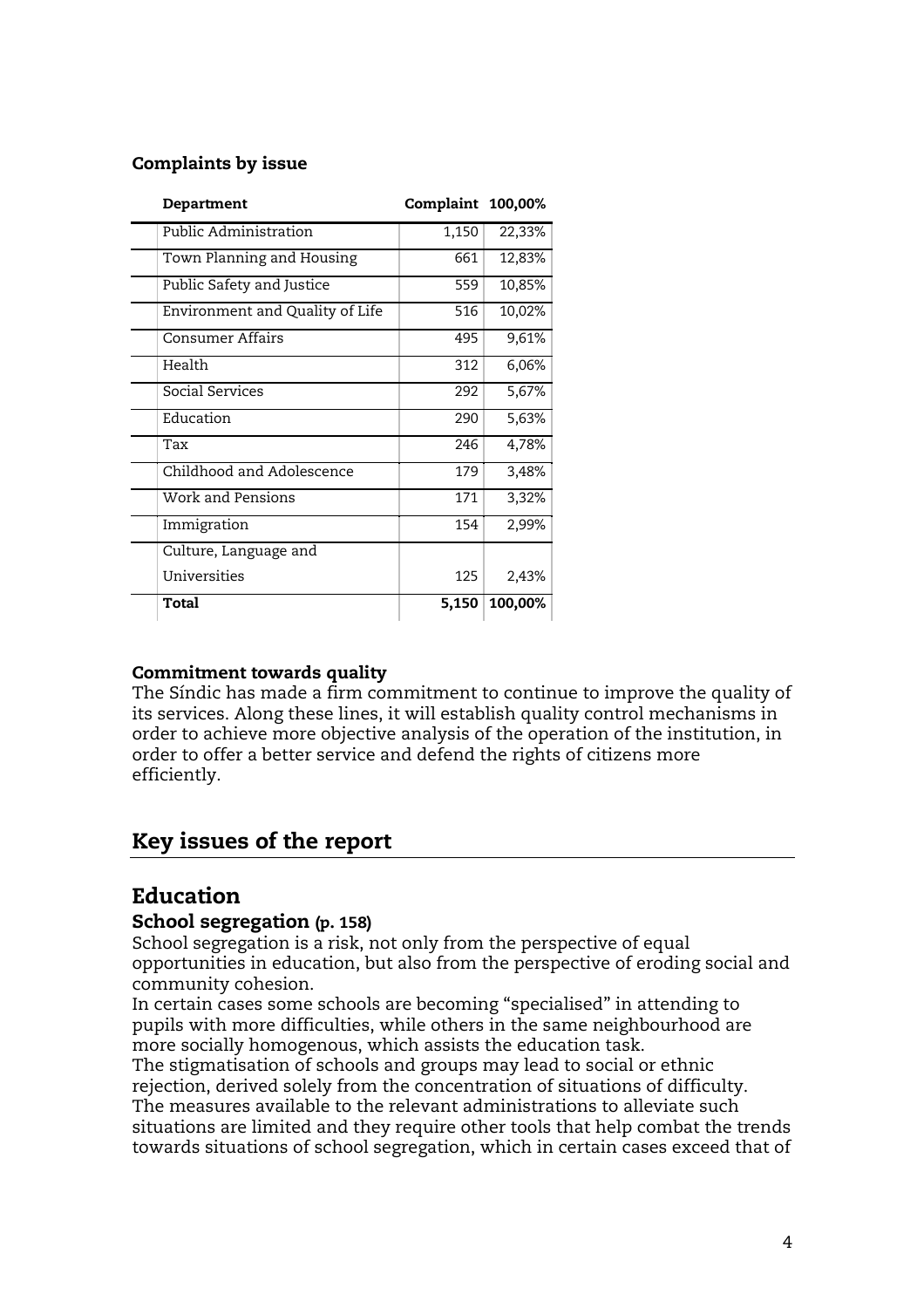social segregation. Through 2007, the Síndic will come up with suggestions and recommendations to help improve such situations.

## Social Services

### Poor administration in the management of social services (from p. 355)

Once again, the Síndic draws attention to the lack of resources with which social services have to tackle the various problems of exclusion, disability, dependency, etc.

However this does not conceal the serious management problems that also exist, for example the excessive length of procedures, lack of awareness and ignorance of interested parties, poorly argued administrative decisions and other shortcomings that have reached the Síndic in the form of complaints. For example, the Síndic has recommended the Social Action and Community department to improve its computer system in order to dispose of comprehensive and updated information on the availability of places at social-sanitary residences for the elderly, and prevent the existence of unoccupied places as a result of poor management of data relating to the various centres.

A second example is the delays in issuing certain disability certificates, which can take up to two years.

## Housing

### Property mobbing (p. 406)

As a result of certain complaints in relation to the actions of Barcelona City Council, the Síndic has made various recommendations, applicable to all city councils, such as better coordination among municipal services that are able to intervene in the event of mobbing (social services, police, technical services) in order to identify any possible cases and act accordingly. Such coordination could be linked by means of a protocol.

It has also recommended evaluating the possibility of drafting an agreement between city council and property registrars, in order to guarantee a better exchange of information to detect cases of harassment with greater ease and it has reminded the administration that it has to issue a conservation order to demand that landlords carry out improvements, and if these are not executed the administration itself should execute such works.

Other recommendations include limiting the areas in which conveyancing is subject to preemption and buy-out rights in favour of the administration, monitoring victims on a more direct and personal basis and guaranteeing new housing accommodation to those affected by eviction.

## Consumer Affairs

### Infringements of rights in the Renfe Rodalies local train service (p. 111)

The Síndic has received more than 200 complaints on the poor service of Renfe Rodalies local trains. The continual delays, the lack of information, overcrowding on trains and the difficulties in making a complaint to Renfe, the problems reflected in the complaints, represent for the Síndic "an infringement of rights", since the problems of the rail network are affecting the personal, working and professional environment of thousands of people.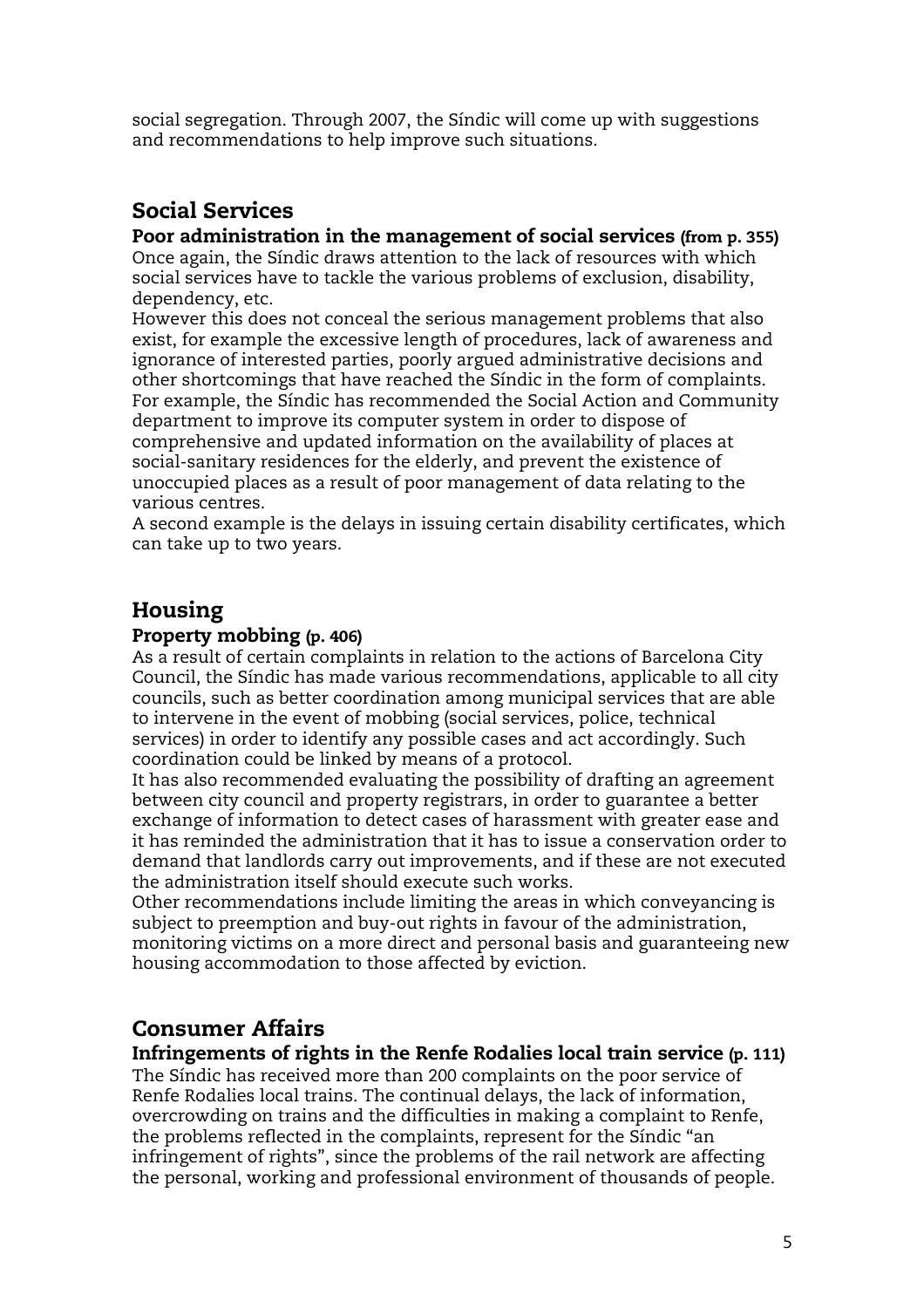The Síndic has made a series of recommendations to Renfe in order to improve its service to passengers and allow the right to complain and to evaluate the possibility of incorporating new compensation mechanisms for affected parties, such as discount vouchers or free tickets.

It is also demanding an improvement in Renfe's management and increased investment in infrastructure and rolling stock.

Those who have already made a complaint to the institution have been asked to inform the Síndic of any new developments, so that it can accurately monitor the functioning of the service.

## **Justice**

### The lack of resources and the slowness of the justice service (p. 324)

The major legal reforms made to the legal system have not been implemented efficiently, owing to a lack of resources, something that is demonstrated in the continued demands made by jurisdictional bodies when responding to complaints made by citizens with regard to the reasons for delays to legal actions.

The backlog faced by some courts is not something exceptional that was unforeseeable. By way of example, the continuous complaints originating from the gender-based violence courts, the majority of which exercise other jurisdictional functions; the delays in civil actions that are not attributable to the parties; the interminable delays of registry offices with regard to particular incidents of the Central Registry Office; the delay in executing criminal sentences, which affects the already overcrowded prison system and which in turn makes the prison infrastructure unable to assume the stiffer sentences within the criminal system.

It is necessary to highlight the undoubted efforts to create infrastructure and provide the resources, but equally necessary to state the shortcomings. With regard to the proposals made, the Administration is aware that it will not resolve everything that has been proposed and that the real needs exceed the increases being made.

# Barriers to exercising rights

### Disabled access on public transport (p. 363)

The Law to promote access and remove architectural barriers specifies that plans to adapt and remove architectural barriers must be drafted by the corresponding public administrations within two years of said Law coming into force. These plans have to be reviewed every five years and have to be implemented within a deadline of fifteen years. Consequently, this deadline ended this year, in 2006.

However, it should be pointed out that this deadline has not been fully complied with, as reflected in the numerous complaints received by the Síndic in relation to disability and problems of access.

The complaints received during this financial year have demonstrated a variety of inaccessible features in various buildings or services (from schools to customer attention offices), although problems of access on public transport was the issue that produced the largest number of cases.

Complaints were received about different types of transport, rail travel and city road networks, and concerning various companies, the problems of access